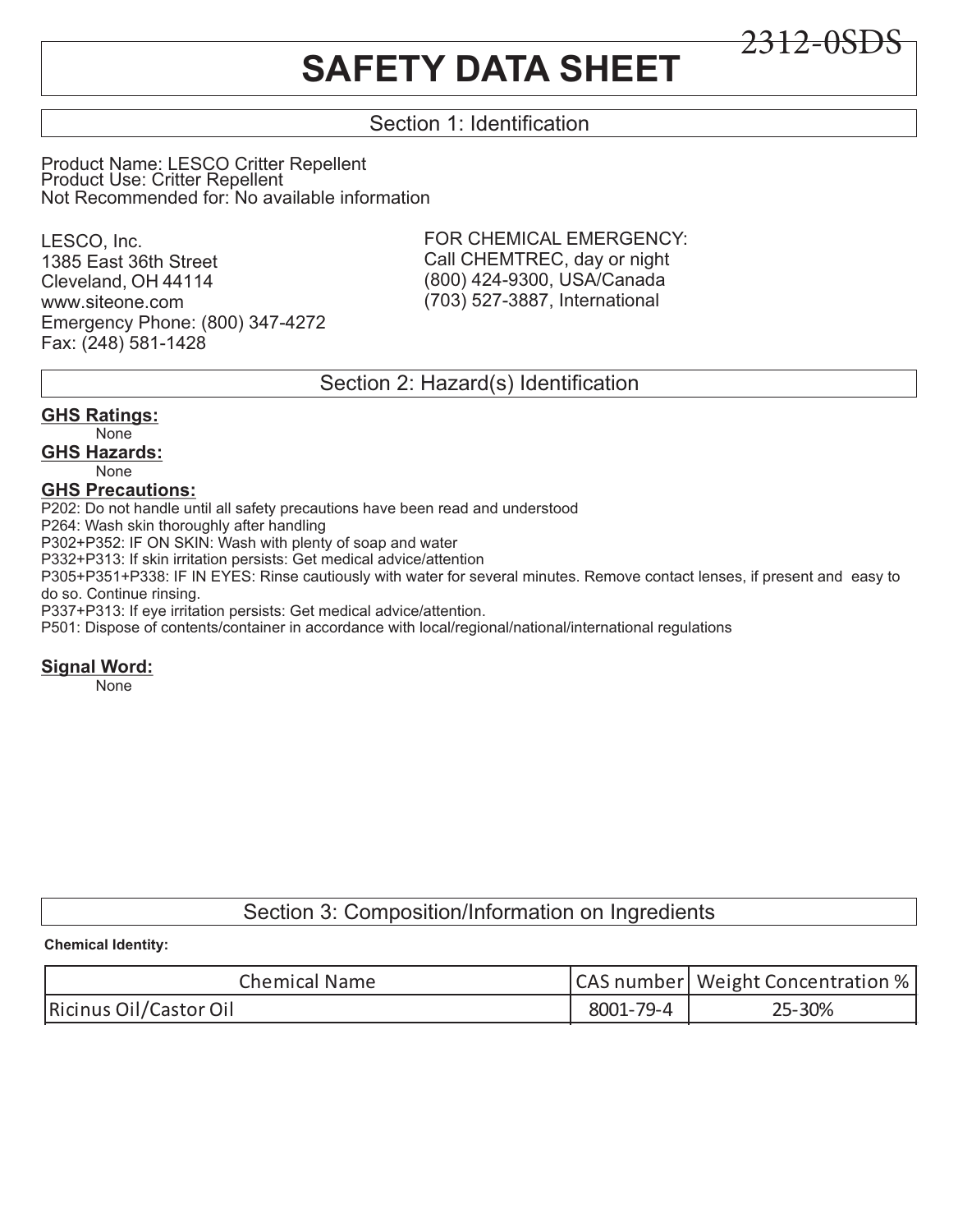#### **If Inhaled**

unlikely route of exposure

#### **If in eyes**

Rinse continuously with water for several minutes, occasionally lifting the upper and lower eyelids. Remove contact lenses if present and easy to do, continue rinsing. Seek medical advice/attention immediately.

#### **If on skin (or hair)**

Rinse skin with plenty of soap and water for several minutes. If irritation/rash develops or persists, seek medical advice/attention immediately.

#### **If swallowed**

Rinse mouth with water. If the person is conscious, give small quantities of water to drink. Stop if the exposed person feels sick as vomiting may be dangerous. Do not induce vomiting unless directed to do so by medical personnel.

#### **Most important symptoms and effects, both acute and delayed**

None known

#### **Indication of any immediate medical attention and special treatment needed**

Unlikely to be required but if necessary treat symptomatically.

#### **General information**

Ensure that medical personnel are aware of the material(s) involved, and take precautions to protect themselves. Show this safety data sheet to the doctor in attendance.

# Section 5: Fire Fighting Measures

#### **Suitable extinguishing media**

water spray, dry powder, carbon dioxide, foam

## **Unsuitable extinguishing media**

Do not use water jet

#### **Special hazards arising from the chemical(s)**

may decompose during fire giving off toxic fumes

#### **Advice for firefighters:**

Firefighters should wear appropriate protective equipment and self contained breathing apparatus (SCBA) with a full face piece operated in a positive pressure mode.

Section 6: Accidental Release Measures

#### **Personal precautions, protective equipment and emergency procedures**

Wear suitable gloves if prolonged skin contact is likely. Wash hands thoroughly after handling.

#### **Environmental precautions**

Do not allow spilled product to enter water supplies

#### **Methods and materials for containment and cleaning up**

Clean up spill immediately. Wipe up remainder and then remove to a safe place. Transfer to a container for disposal.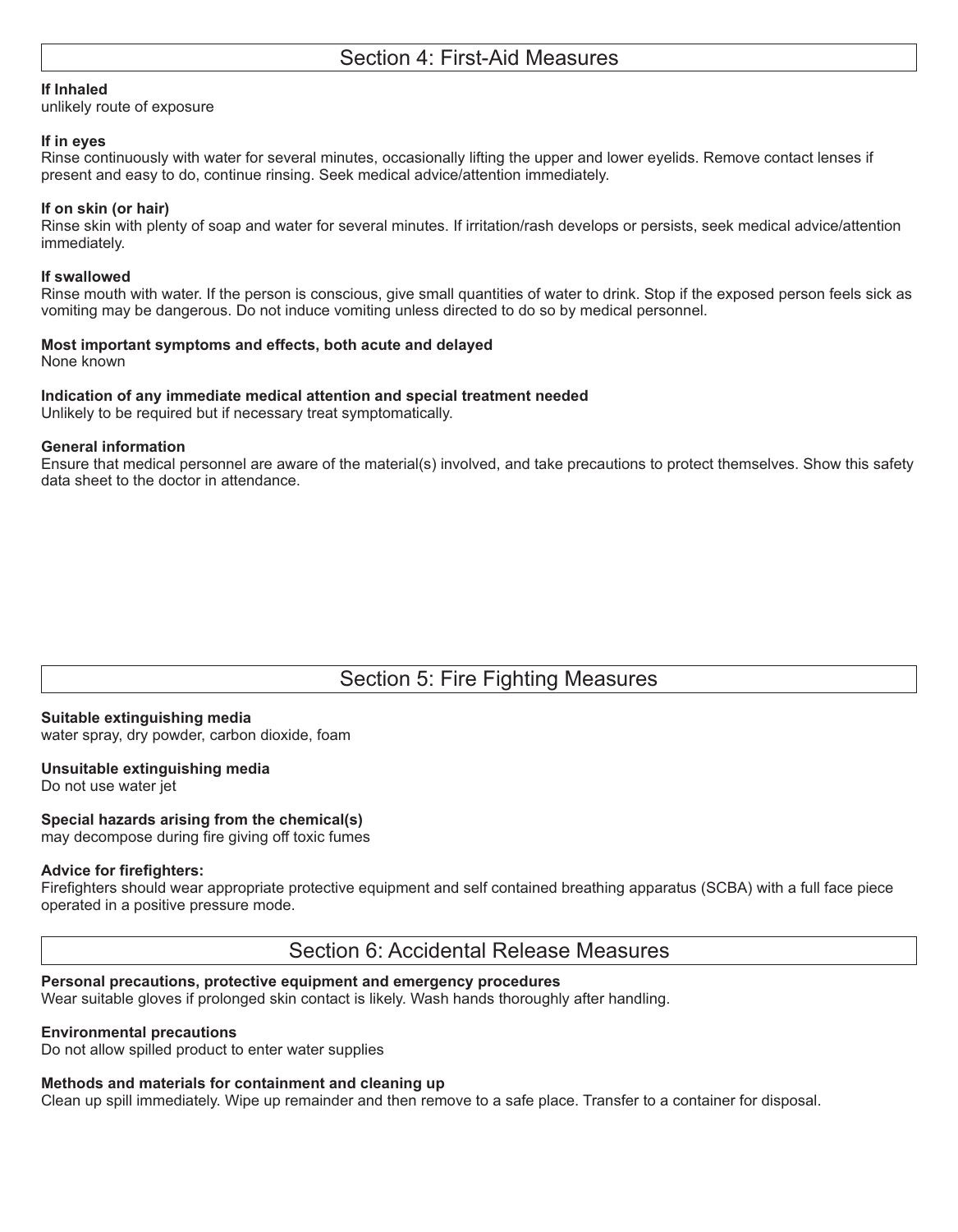#### **Precautions for safe handling**

Do not eat, drink, or smoke when using this product. Wash hands and other exposed areas thoroughly after handling. Provide adequate ventilation. Protect packages against physical damage. Reseal containers immediately after use. Immediately remove and dispose of any spilled material.

#### **Conditions for safe storage, including and incompatibilities**

Keep container tightly closed in a dry and well ventilated area.

## Section 8: Exposure Control / Personal Protection

#### **Control parameters**

| Chemical Name                 | <b>CAS number</b> | ACGIH Threshold Limit Values |      | <b>OSHA PEL</b> |            | <b>NIOSH REL</b> |             |
|-------------------------------|-------------------|------------------------------|------|-----------------|------------|------------------|-------------|
|                               |                   | <b>TWA</b>                   | STEL | <b>TWA</b>      | STEL       | <b>TWA</b>       | <b>STEL</b> |
| <b>Ricinus Oil/Castor Oil</b> | 8001-79-4         | <b>NDA</b>                   | NDA  | <b>NDA</b>      | <b>NDA</b> | NDA              | <b>NDA</b>  |

#### **Appropriate engineering controls**

Provide sufficient ventilation to maintain airborne concentrations below the recommended exposure limits. Handle in accordance with good industrial hygiene and safety practice. Wash hands before breaks and at end of the workday.

#### **Individual protection measures, such as personal protective equipment**

*Eye Protection-* Tightly fitting safety goggles or face shield if a splashing hazzard exists. Use equipment for eye protection tested and approved under appropriate government standards such as NIOSH

#### *Skin protection-* Wear impervious gloves

*Body protection-* Body protection must be chosen on activity and possible exposure, i.e. apron, chemical resistant footwear plus socks, long sleeved shirt, long pants, chemical protection suit.

*Respiratory protection-* Normally no personal respritory protection is required

*General safety and hygiene measures-* Eye wash fountains and safety showers must be easily accessible. Employees should wash their hands and face before eating, drinking or using tobacco products.

## Section 9: Physical and Chemical Properties

| Appearance              | Clear / Yellowish Colored Liquid Explosive limits |                                        | no data available |  |
|-------------------------|---------------------------------------------------|----------------------------------------|-------------------|--|
| Odor                    | Mild Odor                                         | Vapor pressure                         | > 0.1             |  |
| <b>Odor Threshold</b>   | no data available                                 | Vapor density                          | no data available |  |
| pH                      | not established                                   | <b>Relative density</b>                | 1                 |  |
| <b>Melting point</b>    | not established                                   | Solubility                             | soluble           |  |
| <b>Freezing point</b>   | no data available                                 | Partition coefficent (n-octonol/water) | no data available |  |
| Initial boiling point   | 313 C                                             | <b>Auto-ignition temperature</b>       | no data available |  |
| <b>Boinling range</b>   | no data available                                 | <b>Decomposition temperature</b>       | no data available |  |
| <b>Flash point</b>      | >93 <sub>C</sub>                                  | <b>Viscosity</b>                       | no data available |  |
| <b>Evaporation rate</b> | no data available                                 | <b>Specific gravity</b>                | no data available |  |
| Falmmability            | no data available                                 |                                        |                   |  |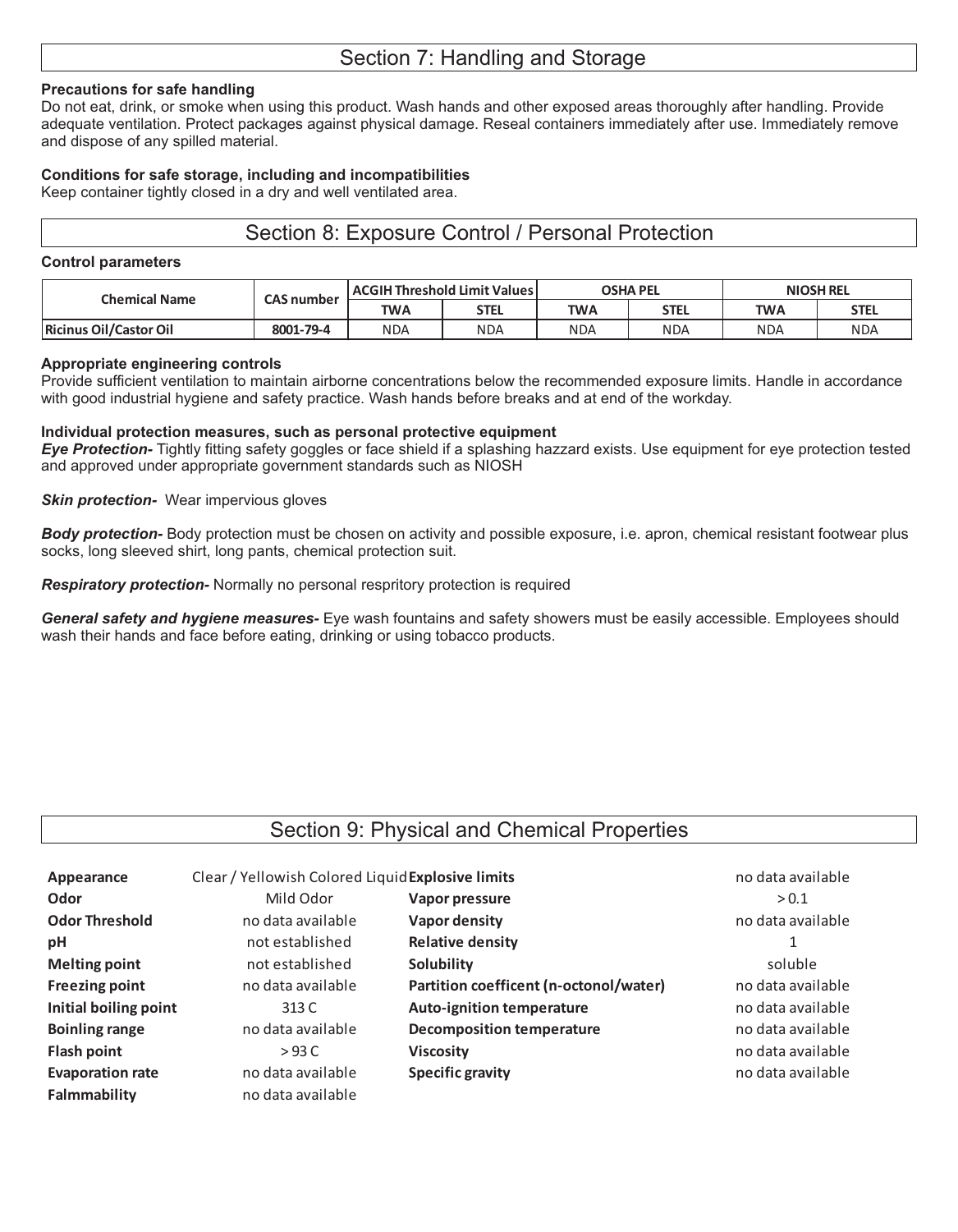# Section 10: Stability and Reactivity

#### **Reactivity**

Stable under normal conditions

#### **Chemical Stability**

Product is stable at ambient temperature and pressure, under normal storage and handling conditions.

#### **Possibility of hazardous reactions**

Hazardous polymerization will not occur

#### **Conditions to avoid**

Extreme heat. Contact with strong oxidizers and reducing agents

#### **Incompatible materials**

Strong oxidizing agents, strong acids

#### **Hazardous decomposition products**

Combustion may produce irritating gasses and vapors.

Section 11: Toxicological Information

#### **Likely routes of exposure**

Inhalation, ingestion, skin and eye contact.

**Symptoms related to physical, chemical, and toxicological characteristics and delayed and immediate effects and chronic effects from short term and long term exposure.**

**Acute Toxicity** no data available for the mixture **Acute oral -** no data available

**Skin corrosion/irrigation** Immediate contact may cause irritation. Repeated exposure may lead to itch, rash, dermatitis or other reaction.

#### **Serious eye damage/eye irritation**

May cause serious eye irritation, including redness and inflammation

#### **Respiratory or skin sensitization** No data available

**Carcinogenicity** No data available

**Germ cell mutagenicity** No data available

**Reproductive toxicity** No data is available for this mixture.

**Specific target organ toxicity - single or repeated exposure** No data available

**Aspiration hazard** No data available

**Symptoms after inhalation** No data available

**Symptoms after skin contact**  May cause skin irritation

**Symptoms after eye contact** May cause serious eye irritation including redness and inflamation

#### **Symptoms after ingestion** May cause intestinal irritation if ingested